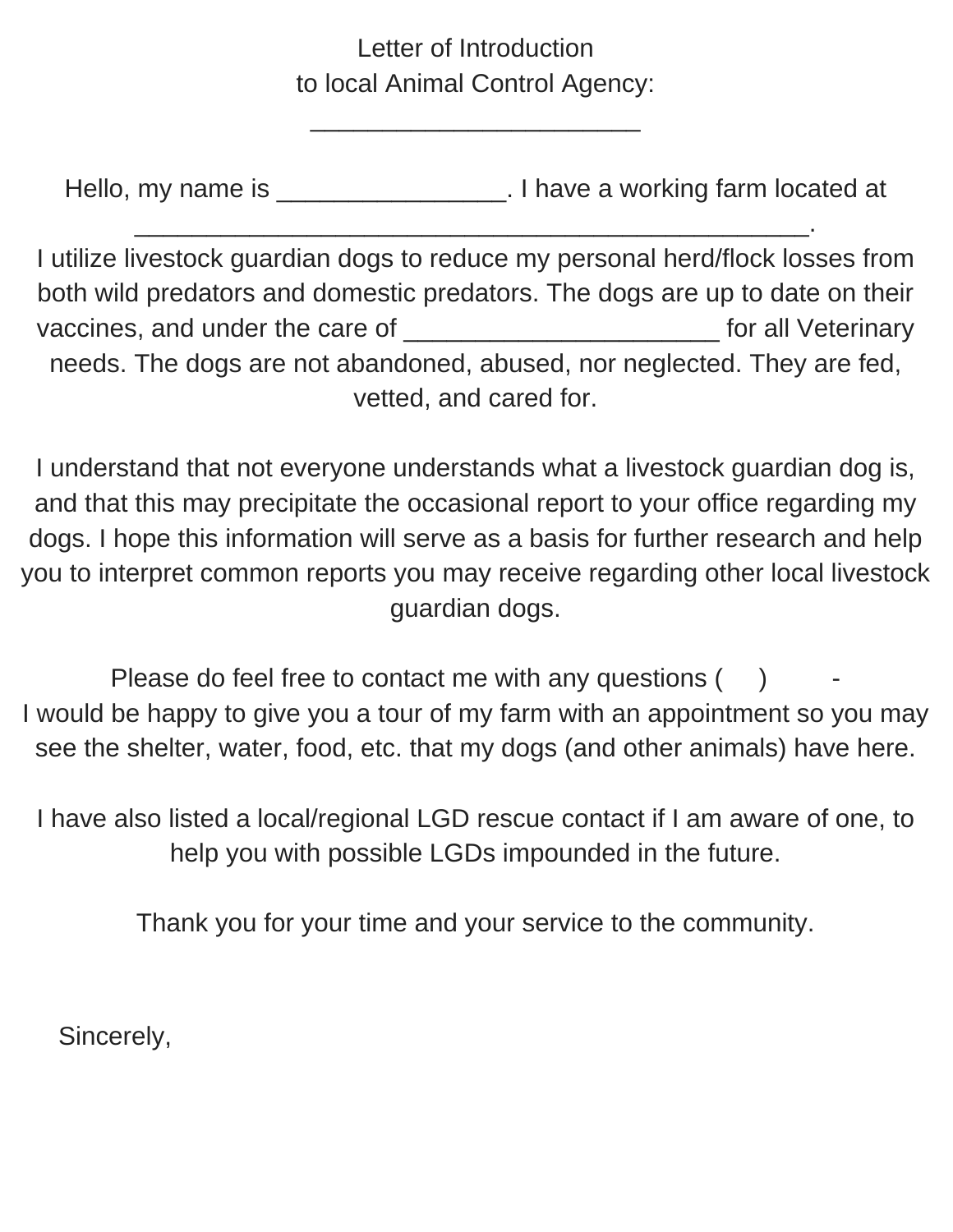# Livestock Guardian Dogs

# The common reasons behind calls to local Animal Control organizations

#### **What is a Livestock Guardian Dog?**

An LGD is a special breed type of dog that is literally made to protect livestock from predation. They have been bred for this purpose for thousands of years. See next page for examples of common LGD breeds.

**Why do they live outdoors?** (Report: Abandoned dog, Dog with goats, No shelter) LGDs live outdoors with their livestock because that is where their job is. The predators will not be dissuaded from taking a lamb if the dog is up in the house or locked up in the barn. They need to live and be with their livestock at all times.

#### **Why are they out in the elements?** (Report: No Shelter)

These dogs do have shelter available, though they may opt against using it. It is common to see these dogs sleeping in a snow bank in subzero temps, leading to calls of cruelty to your local Animal Control.

**What is on their neck?** (Report: Yoked collar, Dragging a log or tire, Huge collar) LGDs of various ages and points of training may have different training tools on their collars. It is not uncommon for a young, energetic pup (under 24 months) to have a drag attached to their collar. This is a self-correcting tool, slowing them down and avoiding spooking the livestock they are bonding with. Yoked collars prevent roaming under/through fence lines.

Another tool, usually for larger dogs, is a large, spiked collar. These are common in areas with large apex predators and are helpful for protecting the neck of the LGD from a predator.

#### **Why aren't they home?** (Report: Roaming dog)

While their job is to protect their livestock, some LGDs try to expand territory to protect the neighbor's sheep or simply push local wild predators further from their own property lines. LGDs at large are not recommended, but are also not rare. If you find a large (100+ lb) double-coated dog wandering in a rural area, try telling it to go home, or if you are able to pick it up, stop by a few local farms before going back to the shelter. You'll save yourself some frustration and paperwork.